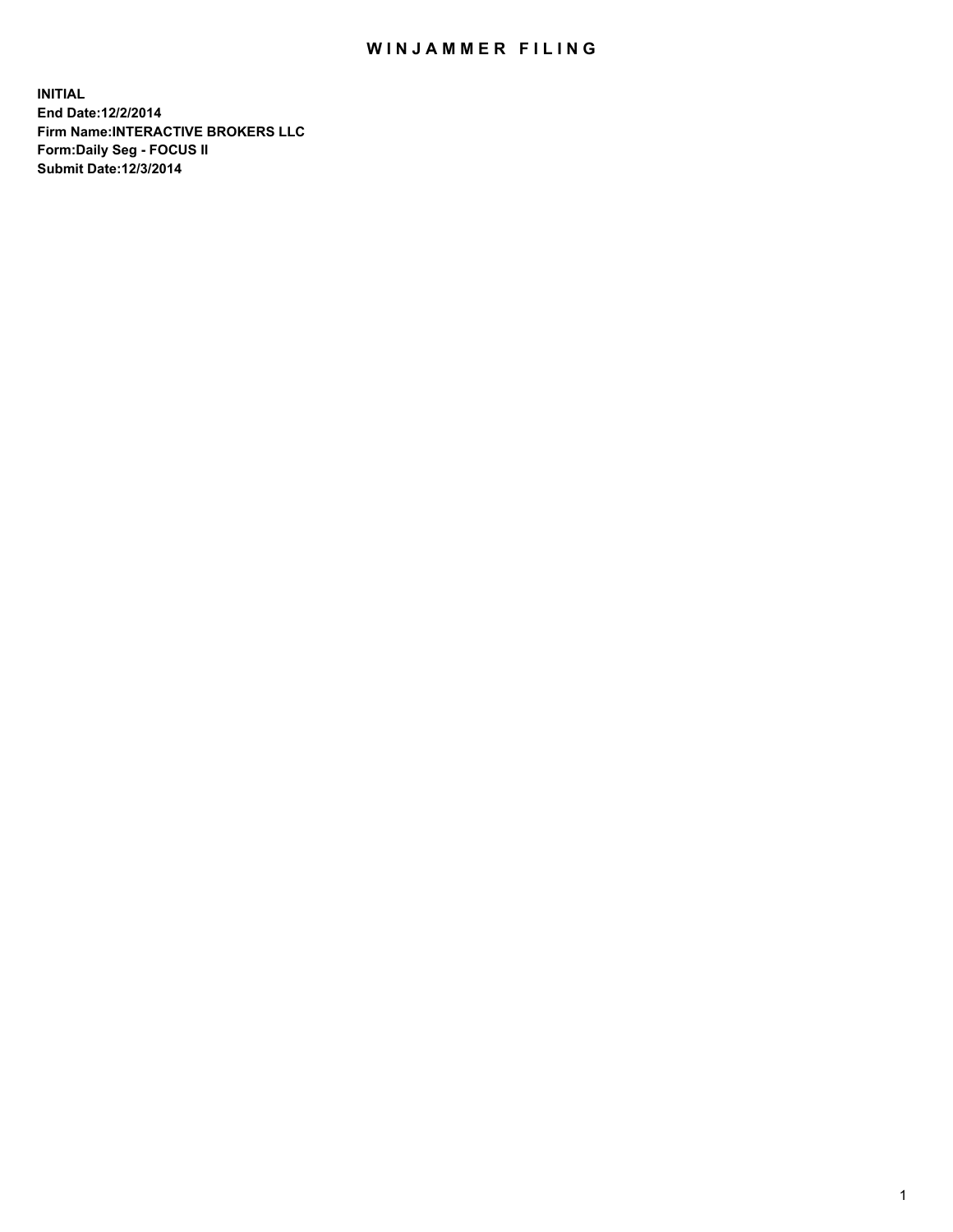## **INITIAL End Date:12/2/2014 Firm Name:INTERACTIVE BROKERS LLC Form:Daily Seg - FOCUS II Submit Date:12/3/2014 Daily Segregation - Cover Page**

| Name of Company<br><b>Contact Name</b><br><b>Contact Phone Number</b><br><b>Contact Email Address</b>         | <b>INTERACTIVE BROKERS LLC</b><br><b>Michael Ellman</b><br>203-422-8926<br>mellman@interactivebrokers.co<br>$m$ |
|---------------------------------------------------------------------------------------------------------------|-----------------------------------------------------------------------------------------------------------------|
| FCM's Customer Segregated Funds Residual Interest Target (choose one):                                        |                                                                                                                 |
| a. Minimum dollar amount: ; or                                                                                | $\overline{\mathbf{0}}$                                                                                         |
| b. Minimum percentage of customer segregated funds required:% ; or<br>c. Dollar amount range between: and; or | 0                                                                                                               |
| d. Percentage range of customer segregated funds required between:% and%.                                     | 155,000,000 245,000,000<br>0 <sub>0</sub>                                                                       |
|                                                                                                               |                                                                                                                 |
| FCM's Customer Secured Amount Funds Residual Interest Target (choose one):                                    |                                                                                                                 |
| a. Minimum dollar amount: ; or                                                                                | $\overline{\mathbf{0}}$                                                                                         |
| b. Minimum percentage of customer secured funds required:% ; or                                               | 0                                                                                                               |
| c. Dollar amount range between: and; or                                                                       | 80,000,000 120,000,000                                                                                          |
| d. Percentage range of customer secured funds required between:% and%.                                        | 0 <sub>0</sub>                                                                                                  |
|                                                                                                               |                                                                                                                 |
| FCM's Cleared Swaps Customer Collateral Residual Interest Target (choose one):                                |                                                                                                                 |
| a. Minimum dollar amount: ; or                                                                                | $\overline{\mathbf{0}}$                                                                                         |
| b. Minimum percentage of cleared swaps customer collateral required:% ; or                                    | $\overline{\mathbf{0}}$                                                                                         |
| c. Dollar amount range between: and; or                                                                       | 0 <sub>0</sub>                                                                                                  |
| d. Percentage range of cleared swaps customer collateral required between:% and%.                             | 0 <sub>0</sub>                                                                                                  |
| Current ANC:on                                                                                                | 2,491,207,447 02-DEC-2014                                                                                       |
| <b>Broker Dealer Minimum</b>                                                                                  | 398,821,654                                                                                                     |
| Debit/Deficit - CustomersCurrent AmountGross Amount                                                           |                                                                                                                 |
| Domestic Debit/Deficit                                                                                        | 4,374,653                                                                                                       |
| Foreign Debit/Deficit                                                                                         | 5,169,104 0                                                                                                     |
| Debit/Deficit - Non CustomersCurrent AmountGross Amount                                                       |                                                                                                                 |
| Domestic Debit/Deficit                                                                                        | 0 <sub>0</sub>                                                                                                  |
| Foreign Debit/Deficit                                                                                         | 0 <sub>0</sub>                                                                                                  |
| Proprietary Profit/Loss                                                                                       |                                                                                                                 |
| Domestic Profit/Loss                                                                                          | $\overline{\mathbf{0}}$                                                                                         |
| Foreign Profit/Loss                                                                                           | $\underline{\mathbf{0}}$                                                                                        |
| Proprietary Open Trade Equity                                                                                 |                                                                                                                 |
| Domestic OTE                                                                                                  | <u>0</u>                                                                                                        |
| Foreign OTE                                                                                                   | <u>0</u>                                                                                                        |
| <b>SPAN</b>                                                                                                   |                                                                                                                 |
| <b>Customer SPAN Calculation</b>                                                                              | 1,140,437,789                                                                                                   |
| Non-Customer SPAN Calcualation                                                                                | 33,140,037                                                                                                      |
| Proprietary Capital Charges                                                                                   | <u>0</u>                                                                                                        |
| Minimum Dollar Amount Requirement                                                                             | 20,000,000 [7465]                                                                                               |
| Other NFA Dollar Amount Requirement                                                                           | 21,708,549 [7475]                                                                                               |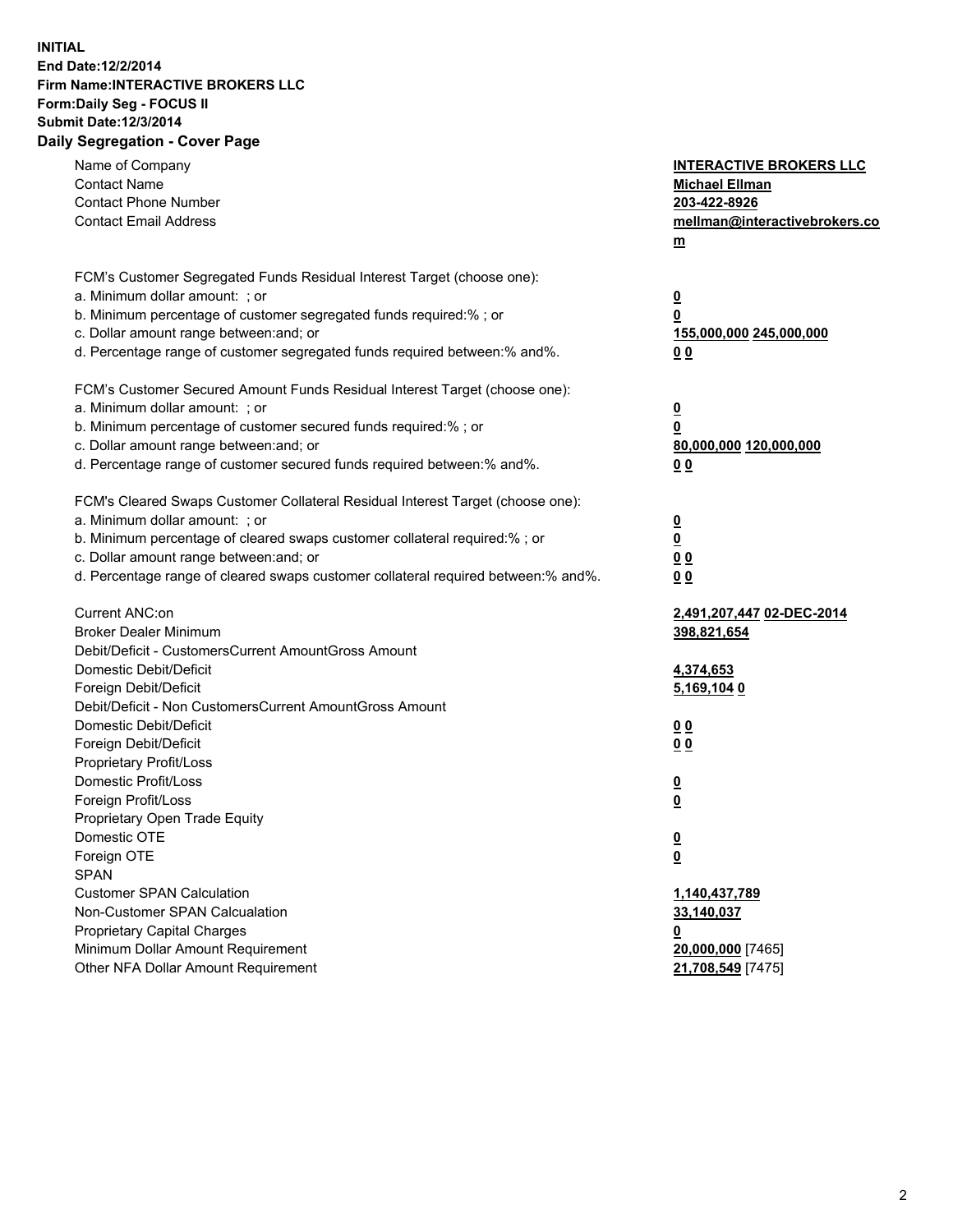## **INITIAL End Date:12/2/2014 Firm Name:INTERACTIVE BROKERS LLC Form:Daily Seg - FOCUS II Submit Date:12/3/2014 Daily Segregation - Secured Amounts**

|                | Daily Ocglegation - Occarea Anioants                                                                       |                                   |
|----------------|------------------------------------------------------------------------------------------------------------|-----------------------------------|
|                | Foreign Futures and Foreign Options Secured Amounts                                                        |                                   |
|                | Amount required to be set aside pursuant to law, rule or regulation of a foreign                           | $0$ [7305]                        |
|                | government or a rule of a self-regulatory organization authorized thereunder                               |                                   |
| 1.             | Net ledger balance - Foreign Futures and Foreign Option Trading - All Customers                            |                                   |
|                | A. Cash                                                                                                    | 334,337,075 [7315]                |
|                | B. Securities (at market)                                                                                  | $0$ [7317]                        |
| 2.             | Net unrealized profit (loss) in open futures contracts traded on a foreign board of trade                  | 991,682 [7325]                    |
| 3.             | Exchange traded options                                                                                    |                                   |
|                | a. Market value of open option contracts purchased on a foreign board of trade                             | 171,828 [7335]                    |
|                | b. Market value of open contracts granted (sold) on a foreign board of trade                               | -257,079 [7337]                   |
| 4.             | Net equity (deficit) (add lines 1.2. and 3.)                                                               | 335,243,506 [7345]                |
| 5.             | Account liquidating to a deficit and account with a debit balances - gross amount                          | 5,169,104 [7351]                  |
|                | Less: amount offset by customer owned securities                                                           | 0 [7352] 5,169,104 [7354]         |
| 6.             | Amount required to be set aside as the secured amount - Net Liquidating Equity                             | 340,412,610 [7355]                |
|                | Method (add lines 4 and 5)                                                                                 |                                   |
| 7.             | Greater of amount required to be set aside pursuant to foreign jurisdiction (above) or line                | 340,412,610 [7360]                |
|                | 6.                                                                                                         |                                   |
|                | FUNDS DEPOSITED IN SEPARATE REGULATION 30.7 ACCOUNTS                                                       |                                   |
| $\mathbf{1}$ . | Cash in banks                                                                                              |                                   |
|                | A. Banks located in the United States                                                                      | 357,456,391 [7500]                |
|                | B. Other banks qualified under Regulation 30.7                                                             | 0 [7520] 357,456,391 [7530]       |
| 2.             | Securities                                                                                                 |                                   |
|                | A. In safekeeping with banks located in the United States                                                  | $0$ [7540]                        |
|                | B. In safekeeping with other banks qualified under Regulation 30.7                                         | 0 [7560] 0 [7570]                 |
| 3.             | Equities with registered futures commission merchants                                                      |                                   |
|                | A. Cash                                                                                                    | $0$ [7580]                        |
|                | <b>B.</b> Securities                                                                                       | $0$ [7590]                        |
|                | C. Unrealized gain (loss) on open futures contracts                                                        | $0$ [7600]                        |
|                | D. Value of long option contracts                                                                          | $0$ [7610]                        |
|                | E. Value of short option contracts                                                                         | 0 [7615] 0 [7620]                 |
| 4.             | Amounts held by clearing organizations of foreign boards of trade                                          |                                   |
|                | A. Cash                                                                                                    | $0$ [7640]                        |
|                | <b>B.</b> Securities                                                                                       | $0$ [7650]                        |
|                | C. Amount due to (from) clearing organization - daily variation                                            | $0$ [7660]                        |
|                | D. Value of long option contracts                                                                          | $0$ [7670]                        |
|                | E. Value of short option contracts                                                                         | 0 [7675] 0 [7680]                 |
| 5.             | Amounts held by members of foreign boards of trade                                                         |                                   |
|                | A. Cash                                                                                                    | 88,485,452 [7700]                 |
|                | <b>B.</b> Securities                                                                                       | $0$ [7710]                        |
|                | C. Unrealized gain (loss) on open futures contracts                                                        | 229,269 [7720]                    |
|                | D. Value of long option contracts                                                                          | 169,892 [7730]                    |
|                | E. Value of short option contracts                                                                         | -257,084 [7735] 88,627,529 [7740] |
| 6.             | Amounts with other depositories designated by a foreign board of trade                                     | 0 [7760]                          |
| 7.             | Segregated funds on hand                                                                                   | $0$ [7765]                        |
| 8.             | Total funds in separate section 30.7 accounts                                                              | 446,083,920 [7770]                |
| 9.             | Excess (deficiency) Set Aside for Secured Amount (subtract line 7 Secured Statement<br>Page 1 from Line 8) | 105,671,310 [7380]                |
| 10.            | Management Target Amount for Excess funds in separate section 30.7 accounts                                | 80,000,000 [7780]                 |
| 11.            | Excess (deficiency) funds in separate 30.7 accounts over (under) Management Target                         | 25,671,310 [7785]                 |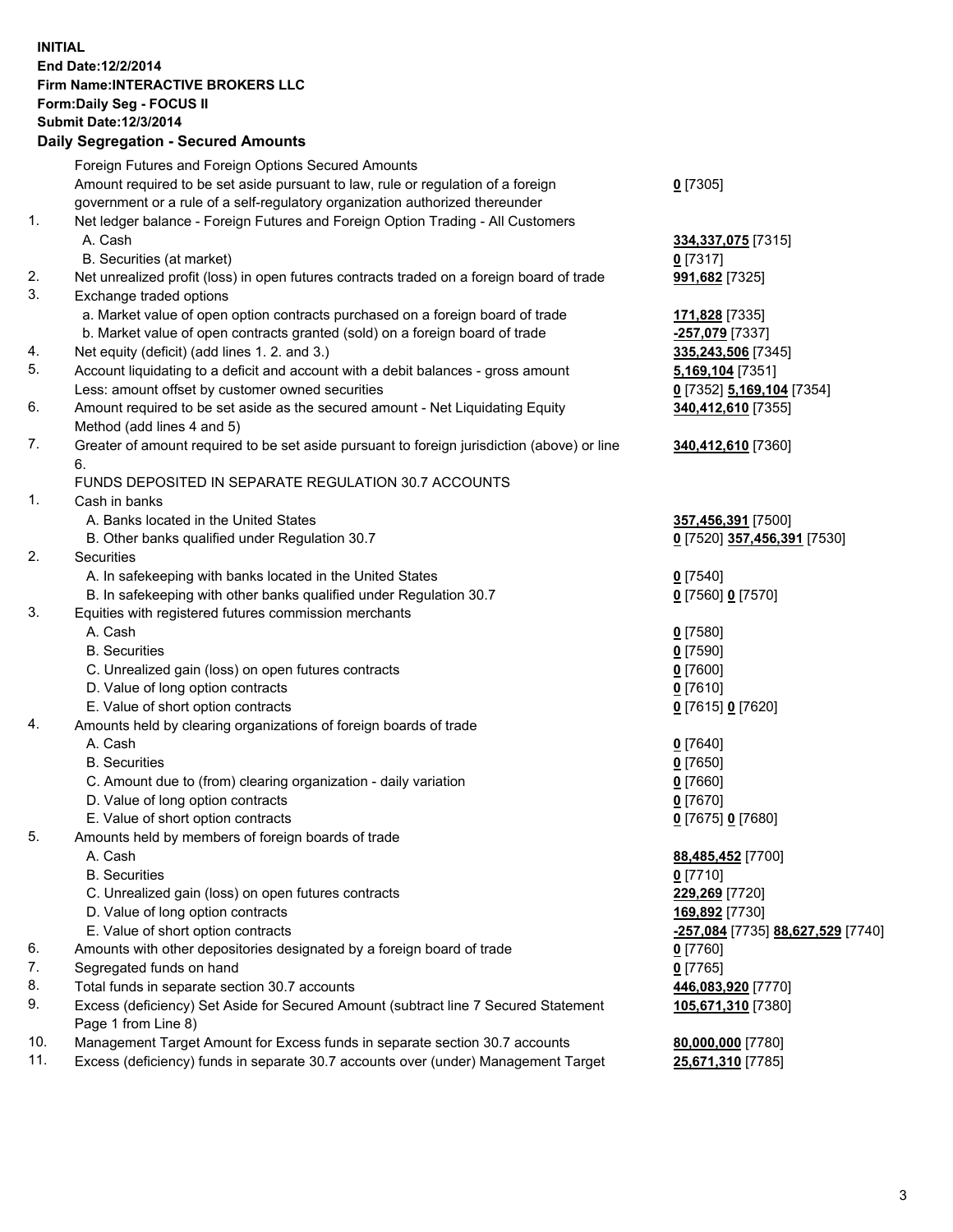**INITIAL End Date:12/2/2014 Firm Name:INTERACTIVE BROKERS LLC Form:Daily Seg - FOCUS II Submit Date:12/3/2014 Daily Segregation - Segregation Statement** SEGREGATION REQUIREMENTS(Section 4d(2) of the CEAct) 1. Net ledger balance A. Cash **2,393,663,046** [7010] B. Securities (at market) **0** [7020] 2. Net unrealized profit (loss) in open futures contracts traded on a contract market **-17,700,812** [7030] 3. Exchange traded options A. Add market value of open option contracts purchased on a contract market **146,124,054** [7032] B. Deduct market value of open option contracts granted (sold) on a contract market **-195,544,685** [7033] 4. Net equity (deficit) (add lines 1, 2 and 3) **2,326,541,603** [7040] 5. Accounts liquidating to a deficit and accounts with debit balances - gross amount **4,374,653** [7045] Less: amount offset by customer securities **0** [7047] **4,374,653** [7050] 6. Amount required to be segregated (add lines 4 and 5) **2,330,916,256** [7060] FUNDS IN SEGREGATED ACCOUNTS 7. Deposited in segregated funds bank accounts A. Cash **428,873,369** [7070] B. Securities representing investments of customers' funds (at market) **1,188,149,236** [7080] C. Securities held for particular customers or option customers in lieu of cash (at market) **0** [7090] 8. Margins on deposit with derivatives clearing organizations of contract markets A. Cash **16,952,407** [7100] B. Securities representing investments of customers' funds (at market) **82,533,314** [7110] C. Securities held for particular customers or option customers in lieu of cash (at market) **0** [7120] 9. Net settlement from (to) derivatives clearing organizations of contract markets **5,748,275** [7130] 10. Exchange traded options A. Value of open long option contracts **763,115** [7132] B. Value of open short option contracts **-6,476,383** [7133] 11. Net equities with other FCMs A. Net liquidating equity **-22,941,917** [7140] B. Securities representing investments of customers' funds (at market) **869,985,392** [7160] C. Securities held for particular customers or option customers in lieu of cash (at market) **0** [7170] 12. Segregated funds on hand **0** [7150] 13. Total amount in segregation (add lines 7 through 12) **2,563,586,808** [7180] 14. Excess (deficiency) funds in segregation (subtract line 6 from line 13) **232,670,552** [7190] 15. Management Target Amount for Excess funds in segregation **155,000,000** [7194]

16. Excess (deficiency) funds in segregation over (under) Management Target Amount Excess

**77,670,552** [7198]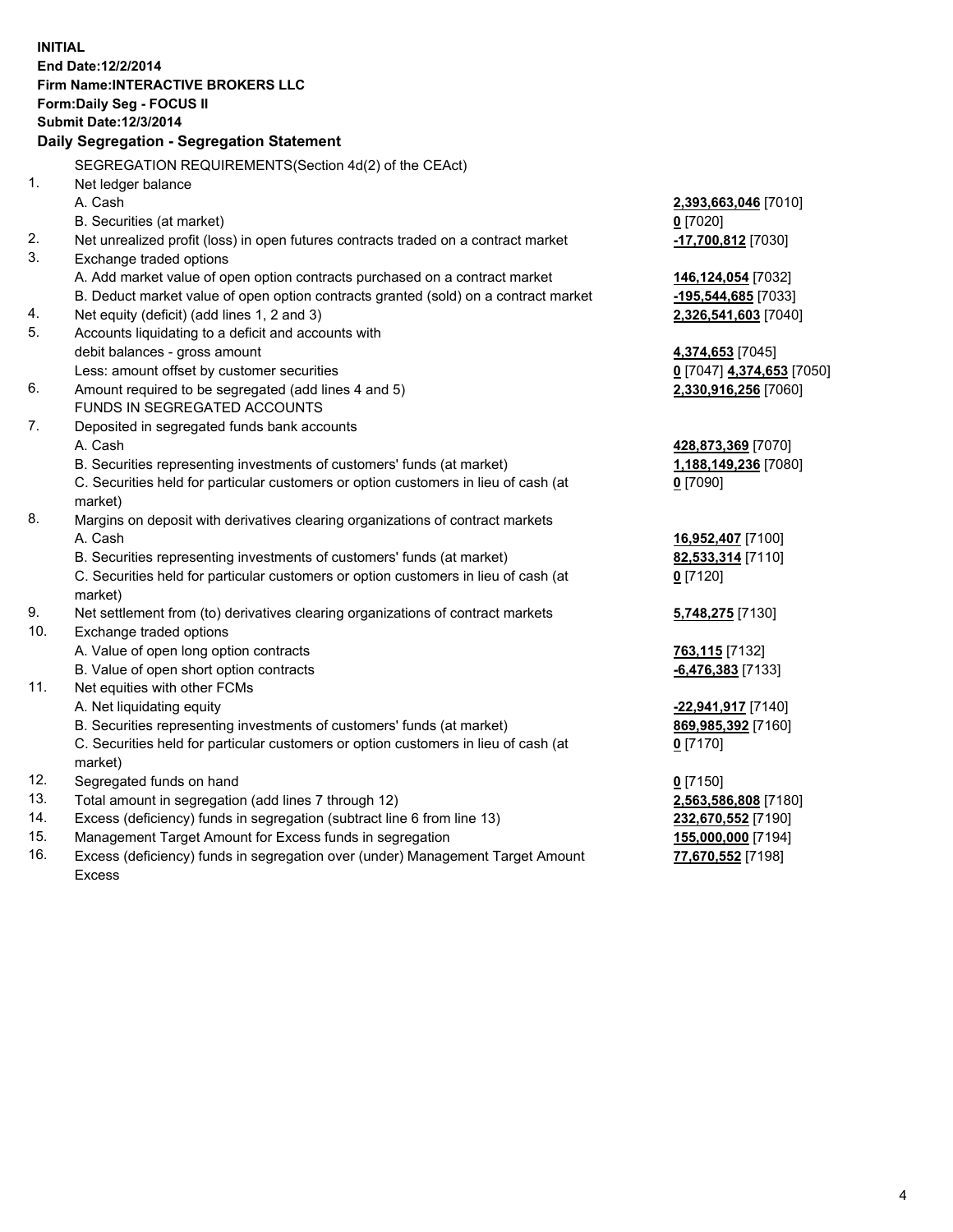## **INITIAL End Date:12/2/2014 Firm Name:INTERACTIVE BROKERS LLC Form:Daily Seg - FOCUS II Submit Date:12/3/2014 Daily Segregation - Supplemental**

| $\blacksquare$           | Total gross margin deficiencies - Segregated Funds Origin                              | 136,707 [9100]       |
|--------------------------|----------------------------------------------------------------------------------------|----------------------|
| $\sim$                   | Total gross margin deficiencies - Secured Funds Origin                                 | 51,456 [9101]        |
| $\blacksquare$           | Total gross margin deficiencies - Cleared Swaps Customer Collateral Funds Origin       | $0$ [9102]           |
| $\blacksquare$           | Total gross margin deficiencies - Noncustomer and Proprietary Accounts Origin          | $0$ [9103]           |
| $\blacksquare$           | Total number of accounts contributing to total gross margin deficiencies - Segregated  | 11 <sub>[9104]</sub> |
|                          | Funds Origin                                                                           |                      |
| $\blacksquare$           | Total number of accounts contributing to total gross margin deficiencies - Secured     | 2 [9105]             |
|                          | <b>Funds Origin</b>                                                                    |                      |
| $\blacksquare$           | Total number of accounts contributing to the total gross margin deficiencies - Cleared | $0$ [9106]           |
|                          | Swaps Customer Collateral Funds Origin                                                 |                      |
| $\overline{\phantom{a}}$ | Total number of accounts contributing to the total gross margin deficiencies -         | $0$ [9107]           |
|                          | Noncustomer and Proprietary Accounts Origin                                            |                      |
| $\overline{\phantom{a}}$ | Upload a copy of the firm's daily margin report the FCM uses to issue margin calls     |                      |
|                          | which corresponds with the reporting date.                                             |                      |

12.02.2014 Commodity Margin Deficiency Report-2.xls